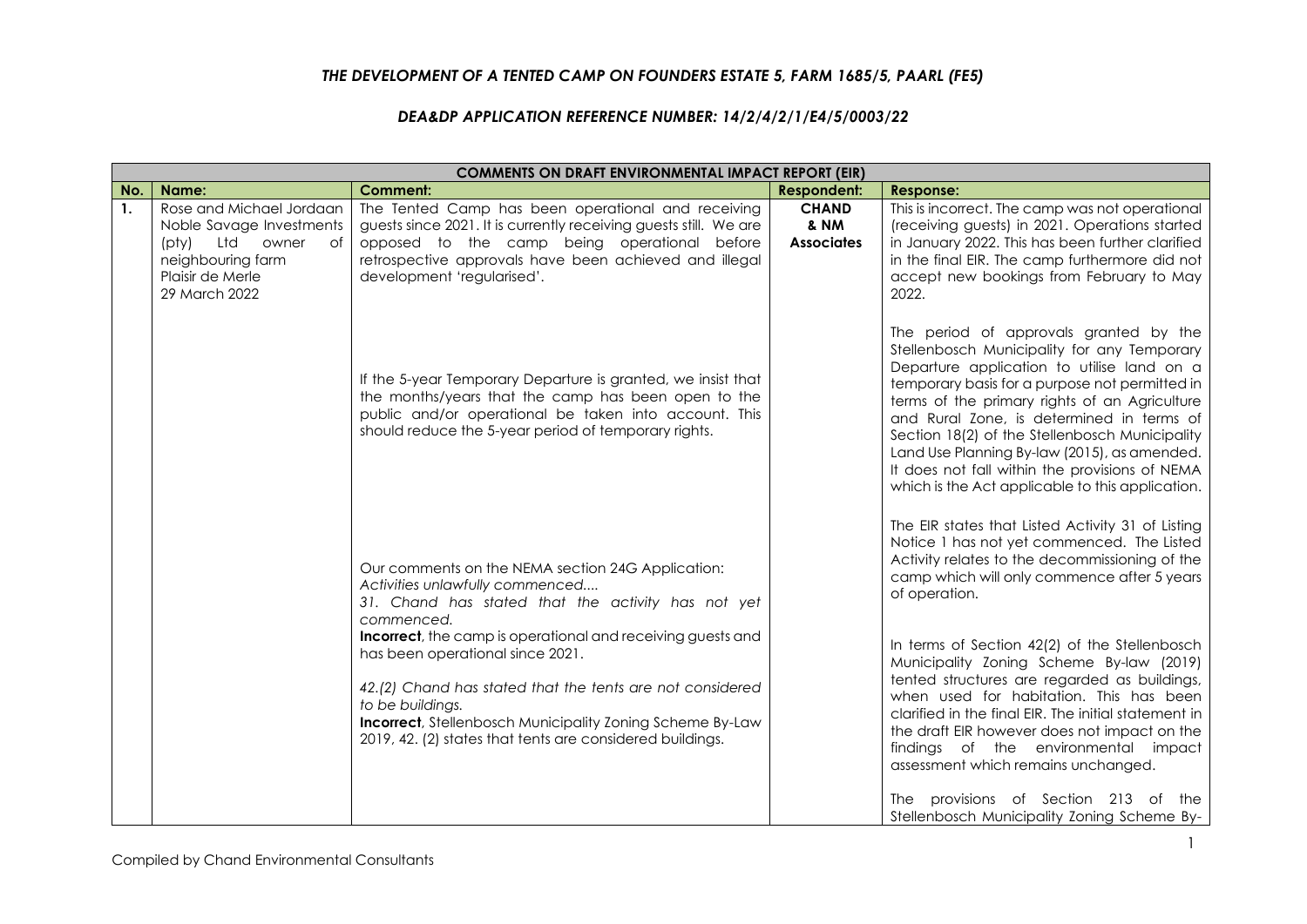|    |                                                                                                                         | SECTION D: Need and Desirability<br>2.(a) and (c) Chand has stated that the Tented Camp<br>promotes economic opportunities<br>Stellenbosch Municipality Zoning Scheme By-Law 2019, 213.<br>(8) New buildings may only be approved if the Municipality<br>is satisfied that no other suitable unused existing buildings<br>can be used for this purpose<br>There are many clusters of unused buildings on Boschendal.                                                                                                                                                                                                                                                                                                                                                                                                                                                                                                                                                                                                                                                      |              | law (2019) apply only to Consent uses in<br>Agriculture and Rural Zone, not Temporary<br>Departures. Section 213(8) does not apply.<br>Furthermore, Farm 1685/5 is a separate farm<br>from Boschendal Estate and presently has no<br>existing unused built structures on it. Moreover,<br>the comment does not fall within the provisions<br>of NEMA.                           |
|----|-------------------------------------------------------------------------------------------------------------------------|---------------------------------------------------------------------------------------------------------------------------------------------------------------------------------------------------------------------------------------------------------------------------------------------------------------------------------------------------------------------------------------------------------------------------------------------------------------------------------------------------------------------------------------------------------------------------------------------------------------------------------------------------------------------------------------------------------------------------------------------------------------------------------------------------------------------------------------------------------------------------------------------------------------------------------------------------------------------------------------------------------------------------------------------------------------------------|--------------|---------------------------------------------------------------------------------------------------------------------------------------------------------------------------------------------------------------------------------------------------------------------------------------------------------------------------------------------------------------------------------|
|    |                                                                                                                         | <b>SECTION E: Alternatives</b><br>(f)  will be dismantled after 5 years<br>The Tented Camp has already been operational since 2021<br>(and is currently operational) and this needs to be taken into<br>account if the 5-year Temporary Departure is granted.<br>SECTION F: impact assessment, management, mitigation<br>and monitoring measures<br>Visual aspects<br>CHAND states that 'at a broader landscape scale the tent<br>structures are visually recessive"<br>Although during the day they are visually recessive, there<br>are hi voltage spotlights around the camp that have a very<br>high visibility across the entire Drakenstein Valley.<br>HERITAGE INDICATOR: PORTION 5 OF 1685<br>5. Signage and lighting to be low-key and not visually<br><i>intrusive.</i><br>CHAND has indicated this as 'Positive'<br>The Tented Camp is operational and has large spotlights<br>around the camp at night. This is visually intrusive, is not in<br>keeping with low impact either environmentally or sensitivity<br>towards Heritage as stated in the document. |              | The Temporary Departure application. does<br>not fall within the provisions of NEMA and this<br>environmental application.<br>There are no spotlights at the camp and have<br>never been. There are however bright security<br>lights at the nearby Cow Shed and Mountain<br>view Cottage situated on Boschendal Wine<br>Estate which the commentator might be<br>referring to. |
| 2. | Duffell-Canham:<br>Alana<br>Conservation Intelligence<br>Manager - Landscape<br>Central<br>Cape Nature<br>31 March 2022 | RE: Application in terms of Section 24G of NEMA for a tented<br>camp on portion 5 of Farm 1685, Paarl - Draft Environmental<br>Impact Report. DEA&DP Ref: 14/2/4/1/A5/55/0008/22<br>CapeNature would like to thank you for the opportunity to<br>comment on the Draft Environmental Impact Report for this<br>application and wish to make the following comments:                                                                                                                                                                                                                                                                                                                                                                                                                                                                                                                                                                                                                                                                                                        | <b>CHAND</b> |                                                                                                                                                                                                                                                                                                                                                                                 |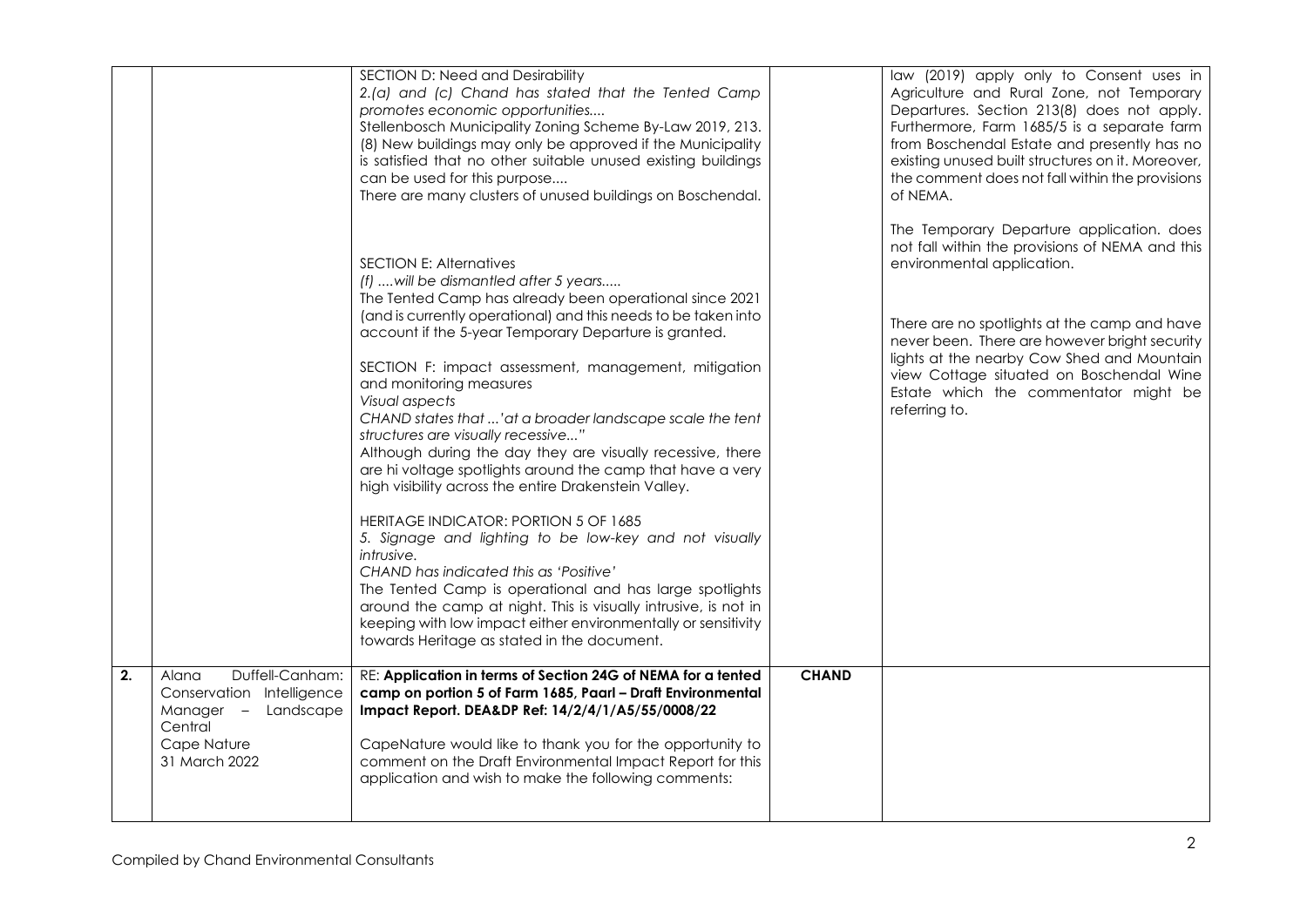| 1. The tented camp and associated paths and other<br>infrastructure are in an area which supports Boland<br>Granite Fynbos (listed as Endangered according to the<br>2018 National Biodiversity Assessment).                                                                                                                                                                   | 1. Correct                                                                                                                                                                                                                                                                                                                                                                                                                                                                                                                                                                                               |
|--------------------------------------------------------------------------------------------------------------------------------------------------------------------------------------------------------------------------------------------------------------------------------------------------------------------------------------------------------------------------------|----------------------------------------------------------------------------------------------------------------------------------------------------------------------------------------------------------------------------------------------------------------------------------------------------------------------------------------------------------------------------------------------------------------------------------------------------------------------------------------------------------------------------------------------------------------------------------------------------------|
| 2. According to the specialist studies, approximately 0.24<br>hectares of intact Boland Granite Fynbos has been lost<br>because of the development. Had CapeNature<br>commented on the proposal prior to the tent decks<br>being built we would not have supported any structures<br>or paths within the intact and semi-intact sections of the<br>natural vegetation remnant. | 2.<br>Noted.                                                                                                                                                                                                                                                                                                                                                                                                                                                                                                                                                                                             |
| 3. We note that it is intended to remove the structures after<br>5 years. The EMPr should include a rehabilitation plan<br>which includes determination of an appropriate fire<br>regime and burning schedule to be implemented after<br>the camp is decommissioned.                                                                                                           | 3. Correct. The EMPr stipulates the need<br>for a Rehabilitation Plan. The plan will<br>significant<br>input from<br>require<br>specialists and will be compiled and<br>implemented only when the site is<br>dismantled after 5 years of operation.<br>The need to include a fire regime and<br>burning schedule in the Plan has been<br>included in the EMPr. The need for a<br>Rehabilitation Plan and rehabilitation<br>of the<br>site<br>has<br>also been<br>recommended as a condition of<br>authorisation. The Plan must be<br>incorporated into the EMPr once<br>compiled.                        |
| 4. Immediate mitigation, however, should include<br>rehabilitation in the disturbed areas immediately<br>around the tents, paths, pipelines and other<br>infrastructure. Erosion control measures should be put in<br>place. Human-wildlife conflict should be prevented<br>through inter alia the use of baboon proof bins and<br>appropriate signage for guests.             | Noted and agreed. A restoration plan<br>4.<br>for immediate implementation has<br>been included in the EMPr (refer to<br>Appendix I pg. 33-34) as per the<br>recommendations of the botanical<br>specialist. Erosion control measures<br>are included in the EMPr including the<br>need to check pathways for signs of<br>erosion, and for these to be stabilised<br>or re-routed should this occur as well<br>as a number of stormwater control<br>measures which will also aid in erosion<br>Human-wildlife<br>conflict<br>control.<br>prevention<br>measures<br>as<br>recommended have been included. |
| 5. Access to freshwater resources should be limited to the<br>dam and paths should not be placed through wetland<br>or riparian areas.                                                                                                                                                                                                                                         | 5. Agreed and included in the EMPr.                                                                                                                                                                                                                                                                                                                                                                                                                                                                                                                                                                      |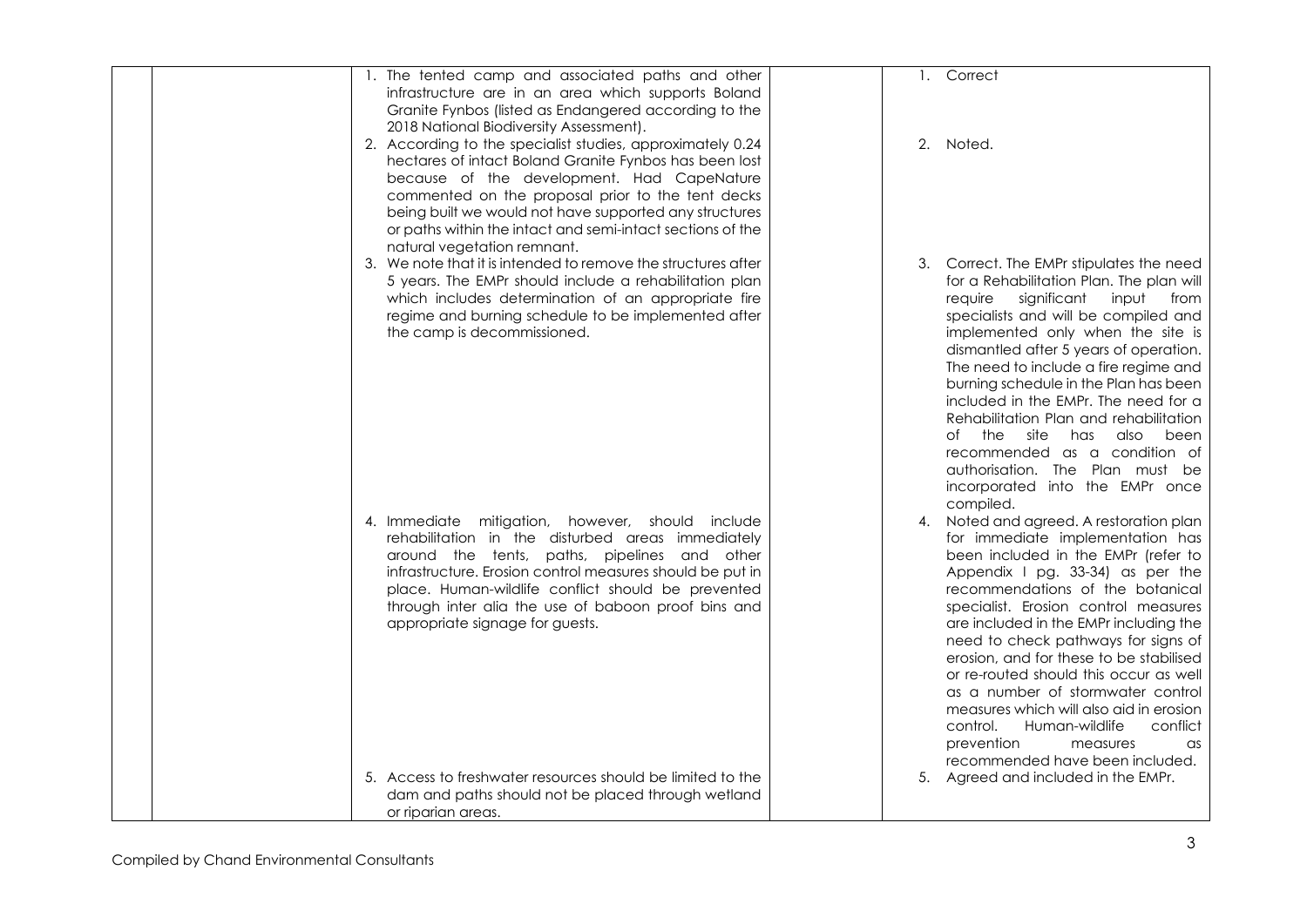|    |                                                                                                                      | 6. No additional tent platforms or other hard surfaces<br>should be permitted in the natural or near natural<br>vegetation.                                                                                                                                                                                                                                       |              | 6. Agreed and included in the EMPr.                                                                                                    |
|----|----------------------------------------------------------------------------------------------------------------------|-------------------------------------------------------------------------------------------------------------------------------------------------------------------------------------------------------------------------------------------------------------------------------------------------------------------------------------------------------------------|--------------|----------------------------------------------------------------------------------------------------------------------------------------|
|    |                                                                                                                      | CapeNature reserves the right to revise initial comments and<br>request further information based on any additional<br>information that may be received.                                                                                                                                                                                                          |              | Noted.                                                                                                                                 |
|    |                                                                                                                      | Yours sincerely<br>Alana Duffell-Canham                                                                                                                                                                                                                                                                                                                           |              |                                                                                                                                        |
| 3. | Manavhela Tshilidzi<br>Department of Water &<br>Sanitation: Environmental<br>Officer (water quality)<br>8 April 2022 | NOTIFICATION OF A PUBLIC PARTICIPATION PROCESS,<br>SUBMISSION OF AN ENVIRONMENTAL APPLICATION AND THE<br><b>AVAILABILITY OF A DRAFT ENVIRONMENTAL IMPACT REPORT</b><br>AS PART OF A NEMA SECTION 24G PROCESS FOR THE<br>DEVELOPMENT OF A TENTED CAMP ON FARM 1685/5, PAARL                                                                                        | <b>CHAND</b> | Noted. The processing of the Water Use<br>Authorisation is underway. Proof of the<br>application is included in Appendix I of the EIR. |
|    |                                                                                                                      | Your application for consent use dated 24 March 2022 has<br>reference.                                                                                                                                                                                                                                                                                            |              |                                                                                                                                        |
|    |                                                                                                                      | The Department acknowledges receipt of your application<br>document dated 24 March 2022, Application Doc: DEADP<br>REF No: 14/2/4/1/A5/55/0008/22. The Department has the<br>following comments:                                                                                                                                                                  |              |                                                                                                                                        |
|    |                                                                                                                      | During the revaluation of your application, the Department<br>has noted that you have already applied for a Water Use<br>Authorization for water uses triggered in terms of Section 21<br>(c) & (i) of the National Water Act. This application will<br>therefore be dealt with in line with the proceedings of a<br>water use authorization application process. |              |                                                                                                                                        |
|    |                                                                                                                      | The proposed activity may not commence until a water use<br>authorisation has been obtained.                                                                                                                                                                                                                                                                      |              |                                                                                                                                        |
|    |                                                                                                                      | For more information please do not hesitate to contact Mr T<br>Manavhela at (manavhelat@dws.gov.za or Tel 021 941<br>$6056$ ).                                                                                                                                                                                                                                    |              |                                                                                                                                        |
| 4. | Lyn Marais<br>Drakeinstein<br>Heritage<br>Foundation                                                                 | Ref: Farm 1685 Portion 5, Paarl<br>The DHF has no objection to the proposal for Farm 1685                                                                                                                                                                                                                                                                         | <b>CHAND</b> | Noted.                                                                                                                                 |
|    | 14 April 2022                                                                                                        | Portion 5, Paarl.                                                                                                                                                                                                                                                                                                                                                 |              |                                                                                                                                        |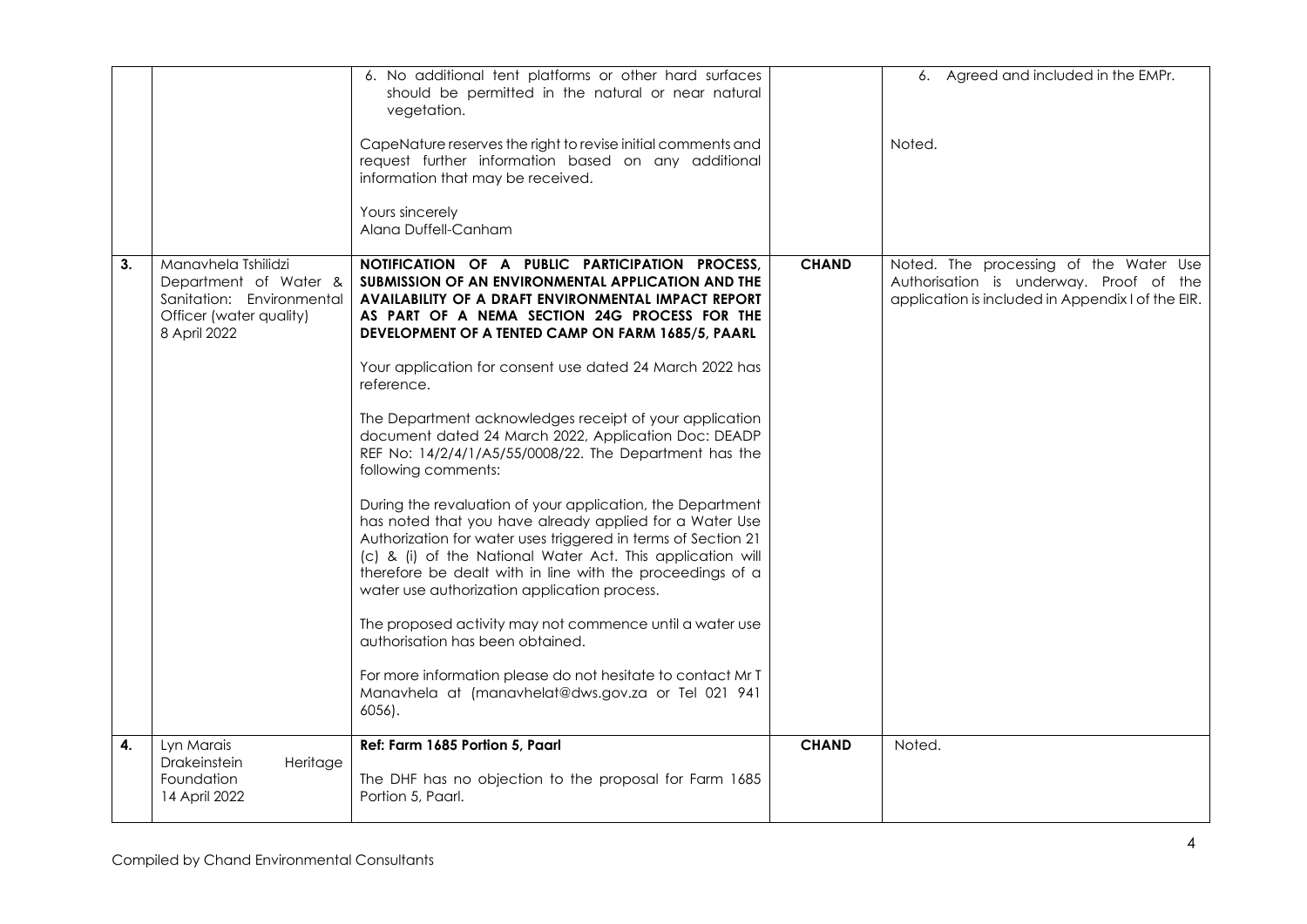|    |                                                                                                                                                      | Regards<br>Lyn Marais<br><b>DHF</b> Secretary                                                                                                                                                                                                                                                                                                                                                                                                                                                                                                                                                                                                                                                                                                                                                                                                                                                                                                                                                                                                                                                                                                           |              |                                                                                                                                                                                                                                                                           |
|----|------------------------------------------------------------------------------------------------------------------------------------------------------|---------------------------------------------------------------------------------------------------------------------------------------------------------------------------------------------------------------------------------------------------------------------------------------------------------------------------------------------------------------------------------------------------------------------------------------------------------------------------------------------------------------------------------------------------------------------------------------------------------------------------------------------------------------------------------------------------------------------------------------------------------------------------------------------------------------------------------------------------------------------------------------------------------------------------------------------------------------------------------------------------------------------------------------------------------------------------------------------------------------------------------------------------------|--------------|---------------------------------------------------------------------------------------------------------------------------------------------------------------------------------------------------------------------------------------------------------------------------|
| 5. | Lance McBain-Charles<br>Department:<br>Environmental Affairs and<br>Development<br>Planning:<br>Directorate:<br>Waste<br>Management<br>25 April 2022 | <b>COMMENT ON THE DRAFT ENVIRONMENTAL IMPACT REPORT</b><br>AS PART OF A NEMA SECTION 24G PROCESS FOR THE<br>DEVELOPMENT OF A TENTED CAMP ON FARM 1685/5, PAARL.<br>1. The above-mentioned draft Environmental Impact<br>Report (the 'Report'), dated 24 March 2022, as received<br>Department's Sub-directorate:<br>by this<br>Waste<br>Management Licensing on 21 April 2022, refers.<br>2. The comments are as follows:<br>2.1 The Report mentions that the construction of the<br>Tented Camp would have resulted in construction<br>related waste such as rubble, plaster and wood off<br>cuts, cement bags, etc, and that the volume of<br>construction waste is unknown as this was not<br>recorded during construction but would have been<br>minimal given the small-scale nature of the<br>development and the type of structures built. All<br>remnants of this legacy waste must be cleared for<br>disposal at a waste disposal facility licenced to<br>accept it.<br>2.2 Seeing that the operational phase generates<br>waste, such waste must be dealt with in terms of a<br>waste management plan, to be included in the<br>final Report. | <b>CHAND</b> | 2.1 There is no construction waste on site<br>currently.<br>2.2 A waste management plan has been<br>included in the operational EMPr (Refer<br>to Appendix I of the EIR)                                                                                                  |
|    |                                                                                                                                                      | 2.3 Vegetation removed during operation phase must<br>be considered for recovery, reuse, recycling and/or<br>treatment prior to its disposal at a suitably licenced<br>waste disposal facility, but it may not be burned.                                                                                                                                                                                                                                                                                                                                                                                                                                                                                                                                                                                                                                                                                                                                                                                                                                                                                                                               |              | 2.3 The only vegetation which will be<br>removed during the operation phase will<br>be alien vegetation which will be<br>handled in terms of the alien invasive<br>species plan included in the EMPr which<br>includes measures for the proper disposal<br>of such waste. |
|    |                                                                                                                                                      | 2.4 Given the small size of the development and the<br>seasonal activities taking place there, the<br>Department finds it sufficient for the owners to<br>ensure all waste generated is promptly removed for<br>recycling and/or disposal at a suitably licenced<br>waste disposal facility. Since municipal services are                                                                                                                                                                                                                                                                                                                                                                                                                                                                                                                                                                                                                                                                                                                                                                                                                               |              | 2.4 Noted. The recommended measures<br>have been included in the EMPr.                                                                                                                                                                                                    |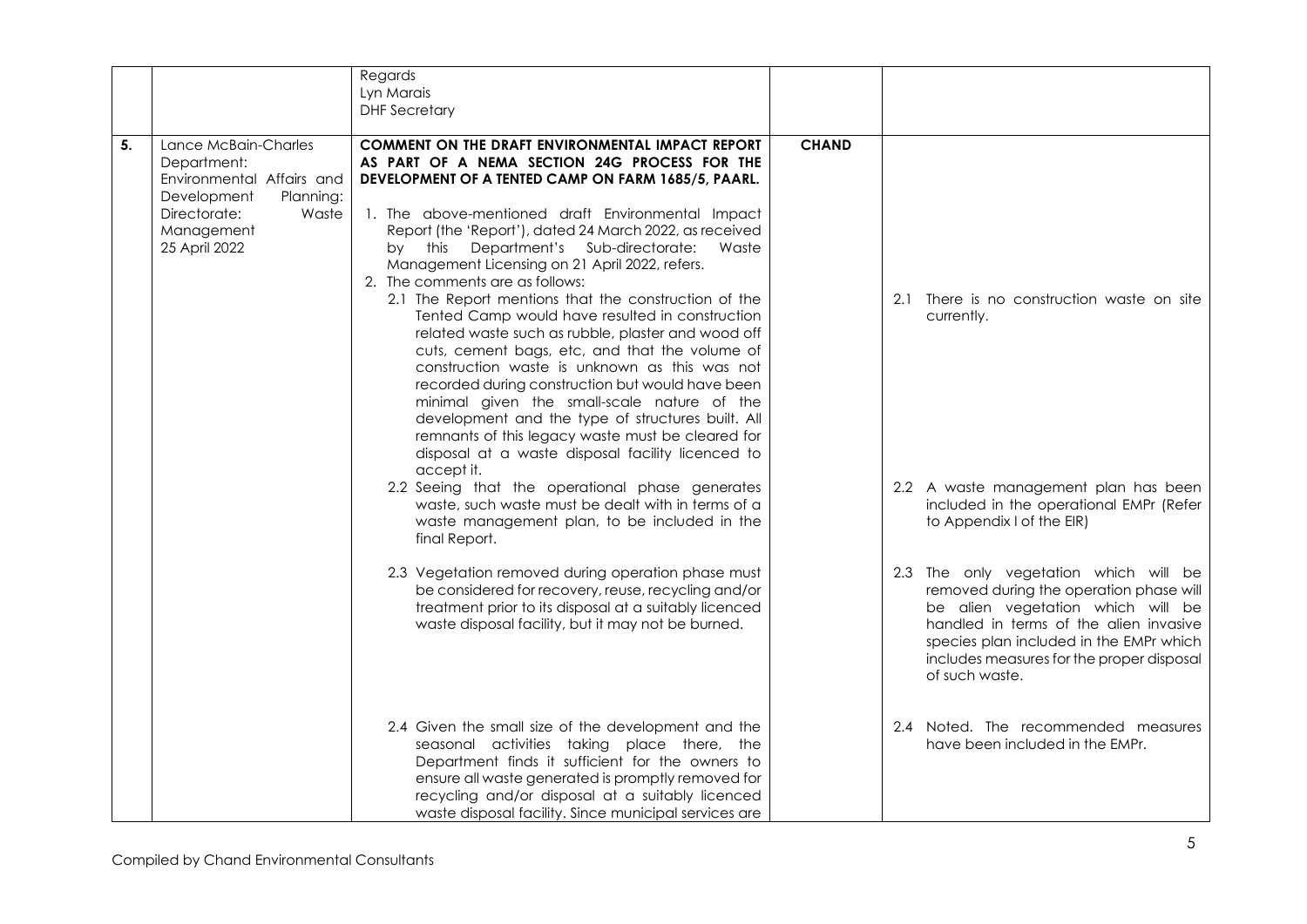|    |                                            | not used, the owner of the property must keep all<br>waste manifest documents for a reasonable time<br>after disposal by the private contractor referred to<br>in the Report.<br>2.5 The Report mentions that, there will be discharge of<br>treated waste from the BioDisc Treatment Units.<br>Although these units seem to treat very small<br>quantities of waste, they must be clearly described<br>in the final Report to provide an easy understanding<br>of the waste treatment taking place during the<br>operational phase.                                                                                                                                                                                                                                                                                                                                        |              | 2.5 The treatment process employed by the<br>BloDisc units has been elaborated upon<br>in the final EIR. |
|----|--------------------------------------------|-----------------------------------------------------------------------------------------------------------------------------------------------------------------------------------------------------------------------------------------------------------------------------------------------------------------------------------------------------------------------------------------------------------------------------------------------------------------------------------------------------------------------------------------------------------------------------------------------------------------------------------------------------------------------------------------------------------------------------------------------------------------------------------------------------------------------------------------------------------------------------|--------------|----------------------------------------------------------------------------------------------------------|
|    |                                            | 2.6 The responsibilities and functions of the ECO must<br>be comprehensively listed in the EMPr.<br>3. The Department reserves the right to revise initial<br>comments and request further information based on the<br>information received.<br>4. Please contact Muneeb Baderoon should you have any<br>enquiries with regard to these comments.<br>Yours faithfully,<br>CONTROL ENVIRONMENTAL OFFICER (GRADE B)<br>HEAD: WASTE MANAGEMENT LICENSING                                                                                                                                                                                                                                                                                                                                                                                                                       |              | 2.6 The responsibilities of the ECO are listed in<br>section 2.2.4 of the EMPr.                          |
| 6. | Nkululeko Ntanzi<br>SAHRA<br>25 April 2022 | <b>Final Comment</b><br>In terms of Section 38(4), 38(8) of the National Heritage<br>Resources Act (Act 25 of 1999).<br>Heritage Impact Assessment for the Boschendal Tented<br>Camp, Founders' Estates National Heritage Site, Boschendal<br>Farmlands, Dwars River Valley, Stellenbosch, prepared as<br>part of a Section 24G NEMA process.<br>Thank you for submitting your application to SAHRA for<br>comment on the Boschendal Founders Estate Tented<br>Camps as a part of the 24G application process in terms of<br>the National Environmental Management Act, Act 107 of<br>1998 (NEMA). It is noted that the Boschendal Founders Estate<br>is a Grade 1 cultural landscape and a declared National<br>Heritage Site.<br>The Following Supporting Documents were reviewed in<br>assessment of this application:<br>- NEMA 24G Draft EIR_Tented Camp_22Feb2022.pdf | <b>CHAND</b> |                                                                                                          |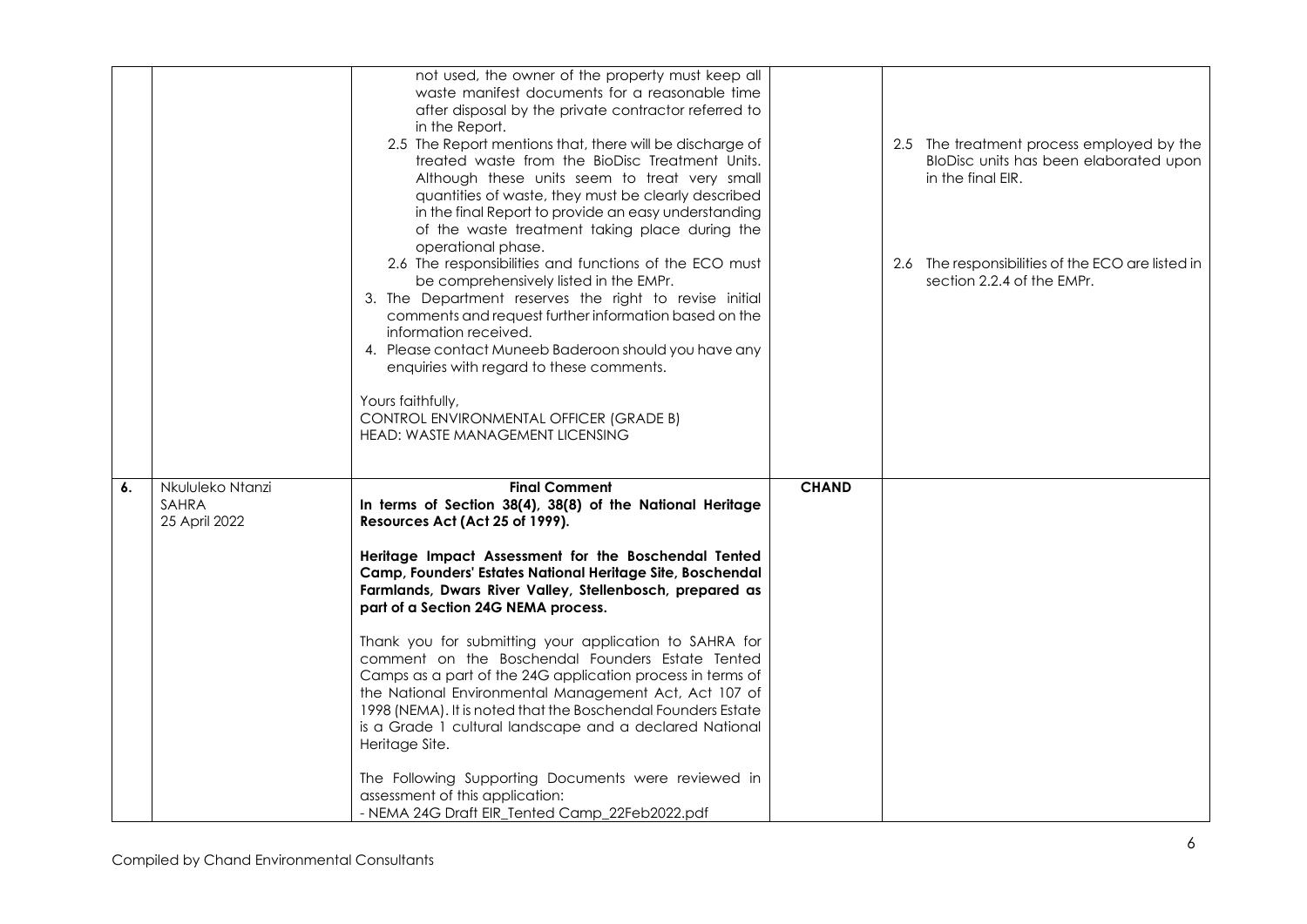|  | - Appendix A _ Locality Map.pdf                                |                      |
|--|----------------------------------------------------------------|----------------------|
|  | - Appendix B _ Site Plan.pdf<br>- Appendix D _ Site Photos.pdf |                      |
|  | - Appendix E_Biodversity Map.pdf                               |                      |
|  | - Appendix P _ Site Sensitivity Verification Report.pdf        |                      |
|  | - Appendix M _ Cordinate Maps.pdf                              |                      |
|  | - Appendix N _ DEADP confirmation of NEMA triggers.pdf         |                      |
|  | - Appendix O _ STR Tented Camp Site.pdf                        |                      |
|  | - Appendix P _ Site Sensitivity Verification Report.pdf - NEMA |                      |
|  | 24G Draft EIR_Tented Camp_22Feb2022.pdf                        |                      |
|  | - Appendix H iv _ Agricultural Compliance Statement.pdf        |                      |
|  | - Appendix H vi _ Services report.pdf                          |                      |
|  | - Appendix I _ Boschendal Tented Camps 24G Final EMPr w        |                      |
|  | app.pdf                                                        |                      |
|  | - Appendix K _ ID of Applicant.pdf                             |                      |
|  | - Appendix F _ Proof of WUA submission to DWS.pdf              |                      |
|  | - Appendix Gi_Prelimanary I&AP Database website.pdf            |                      |
|  | - Appendix Gii_Proof of advert.pdf                             |                      |
|  | - Appendix Giii_Proof of advert website.pdf                    |                      |
|  | - Appendix H i _ Freshwater Impact Assessment.pdf -            |                      |
|  | Boschendal Tented Camps 24G HIA.pdf                            |                      |
|  |                                                                |                      |
|  | It is noted that the 24G NEMA application process is           | Correct.             |
|  | considered as a punitive measure and reparative action, as     |                      |
|  | the development of the Tented Camps were undergone             |                      |
|  | without prior legislative approval.                            |                      |
|  | Winter, S; Scurr, M and Smuts, K. 2021. Heritage Impact        | Correct.             |
|  | Assessment Tented Camp, Founders' Estates National             |                      |
|  | Heritage Site, Boschendal Farmlands, Dwars River Valley,       |                      |
|  | Stellenbosch: prepared as part of a Section 24(G) NEMA         |                      |
|  | process.                                                       |                      |
|  |                                                                |                      |
|  | The HIA found that no heritage features and resources          | Correct.             |
|  | located within the Declared Boschendal Founder Estate          |                      |
|  | National Heritage Site were damaged or disturbed as part       |                      |
|  | of the development. Recommendations provided in the            |                      |
|  | report include the following:                                  |                      |
|  |                                                                |                      |
|  | 1. No action be taken in terms of Section 51(1) d of the       | $1 - 2$ (d) Correct. |
|  | NHRA given the tread-lightly, low visual impact and            |                      |
|  | temporary nature of the tented camp and that                   |                      |
|  | heritage significance has not been irreversibly                |                      |
|  | damaged.                                                       |                      |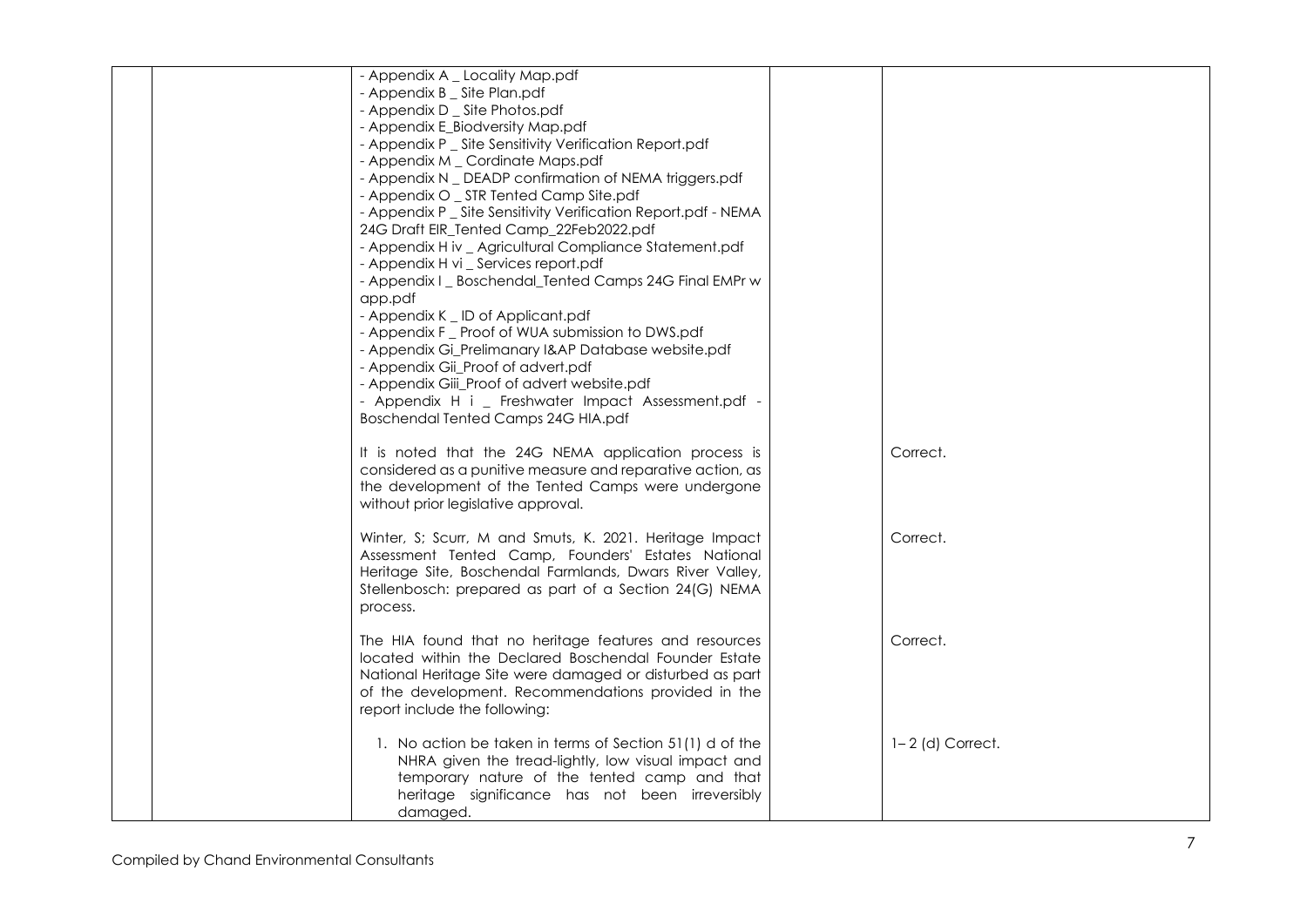| 2. The decision to not pursue legal action be subject to<br>a number of conditions as outlined below:<br>The life-span of the tented camp be temporary<br>α.<br>as specified by the Temporary Departure<br>application (5 years) in terms of section 15 (2) (c)<br>of the SM IUPBI.<br>No expansion of the tented camp may be<br>b.<br>undertaken without a permit from SAHRA in terms<br>of Section 27 (18) of the NHRA.<br>A homestead on the Excluded Area of FE 5 not<br>C.<br>be constructed until the Temporary Departure to<br>regularise the tented camp from a land use and<br>planning perspective has lapsed and the tented<br>camp has been removed.<br>d. A number of visual mitigation measures be<br>implemented (various measures are provided on<br>page 47 of the HIA).                            |                                                                                                                      |
|----------------------------------------------------------------------------------------------------------------------------------------------------------------------------------------------------------------------------------------------------------------------------------------------------------------------------------------------------------------------------------------------------------------------------------------------------------------------------------------------------------------------------------------------------------------------------------------------------------------------------------------------------------------------------------------------------------------------------------------------------------------------------------------------------------------------|----------------------------------------------------------------------------------------------------------------------|
| <b>Final Comment</b><br>The following comments are made as a requirement in<br>terms of section 38(8) of the NHRA in the format provided in<br>section 38(4) of the NHRA and must be included in the Final<br>24G report and EMPr:<br>$\bullet$ 38(4) $\alpha$ – The SAHRA Built Environment Unit (BEU) and<br>Archaeology, Palaeontology and Meteorites (APM)<br>Unit has no objections to the rectification application.<br>The provisions of the NHRA do not enable SAHRA to<br>approve unauthorised work retrospectively. Although<br>the development of the Tented Camps work has not<br>irreversibly damaged heritage significance and the<br>integrity of the heritage resources also located within<br>the Boschendal Cultural Landscape. The reversibility<br>and temporary nature thereof poses a very low | Noted                                                                                                                |
| impact;<br>38(4)b - The recommendations of the specialists i.e.<br>Section i: points 2 a-d as presented on page 46 of the<br>HIA, are supported and must be adhered to. No<br>further additional specific conditions are provided for<br>the development;                                                                                                                                                                                                                                                                                                                                                                                                                                                                                                                                                            | Noted. The recommendations of the<br>specialists have been included in the<br>EMPr.                                  |
| 38(4)c(i) - If any evidence of archaeological sites or<br>remains (e.g. remnants of stone-made structures,<br>indigenous ceramics, bones, stone artefacts, ostrich                                                                                                                                                                                                                                                                                                                                                                                                                                                                                                                                                                                                                                                   | This requirement has been included in<br>the EMPr. It is however noted that no<br>further development activities are |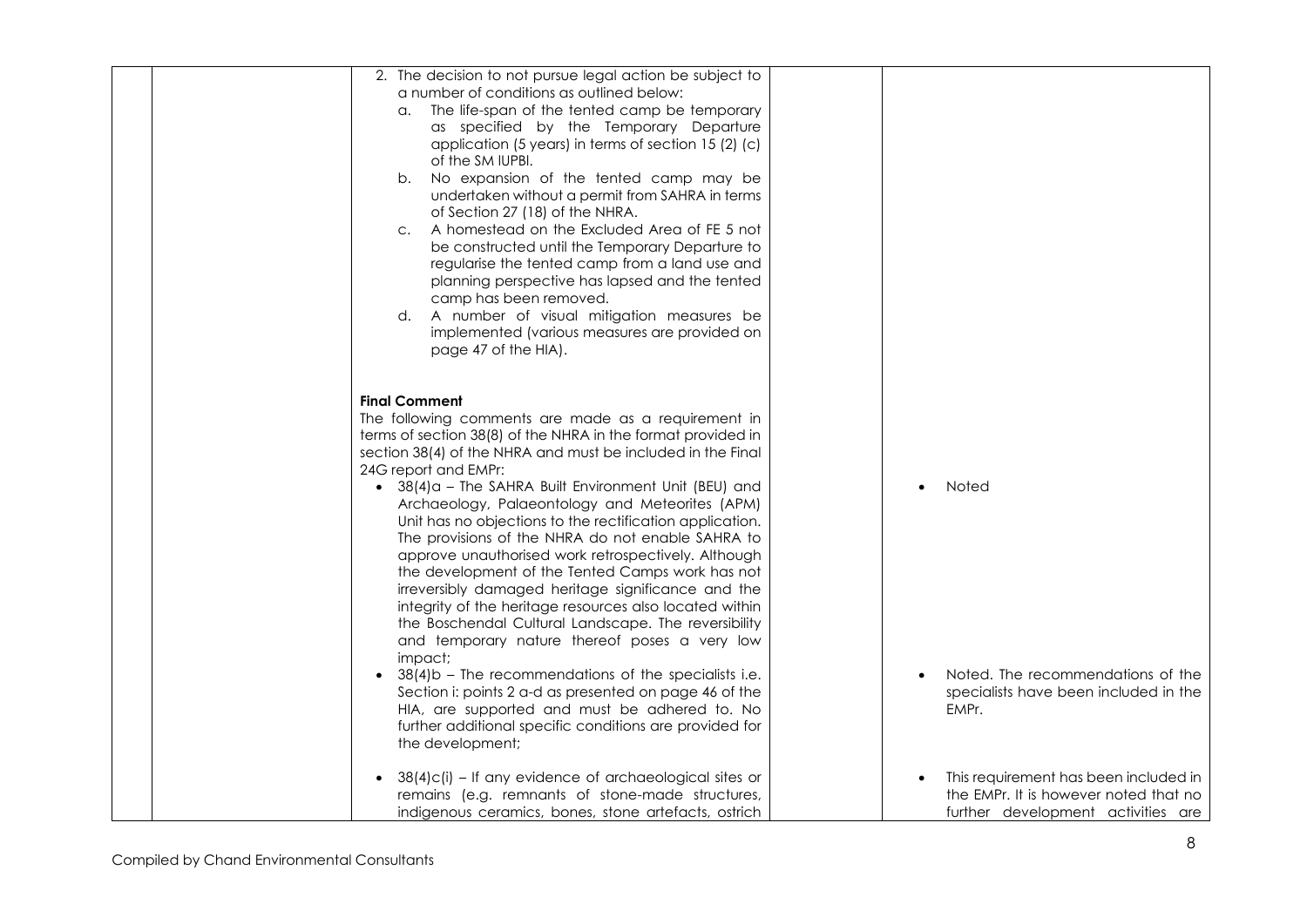|    |                                                           | charcoal<br>eggshell<br>fragments,<br>and<br>ash.<br>concentrations), fossils or other categories of heritage<br>resources are found during the proposed<br>development, SAHRA APM Unit (Natasha Higgitt/Phillip<br>Hine 021 462 5402) must be alerted as per section 35(3)<br>of the NHRA. Non-compliance with section of the<br>NHRA is an offense in terms of section 51(1)e of the<br>NHRA and item 5 of the Schedule;     |              | proposed on site apart from the<br>designation of parking bays, berm<br>construction and restoration works. |
|----|-----------------------------------------------------------|--------------------------------------------------------------------------------------------------------------------------------------------------------------------------------------------------------------------------------------------------------------------------------------------------------------------------------------------------------------------------------------------------------------------------------|--------------|-------------------------------------------------------------------------------------------------------------|
|    |                                                           | 38(4)c(ii) - If unmarked human burials are uncovered,<br>the SAHRA Burial Grounds and Graves (BGG) Unit<br>(Thingahangwi Tshivhase/Ngqabutho Madida 012 320<br>8490), must be alerted immediately as per section<br>36(6) of the NHRA. Non-compliance with section of the<br>NHRA is an offense in terms of section 51(1)e of the<br>NHRA and item 5 of the Schedule;<br>• $38(4)$ d – See section 51(1) of the NHRA regarding |              | This requirement has been included in<br>the EMPr.<br>Noted<br>$\bullet$                                    |
|    |                                                           | offences:<br>38(4)e - The following conditions apply with regards to<br>the appointment of specialists:<br>• i) If heritage resources are uncovered during the                                                                                                                                                                                                                                                                 |              | This requirement has been included in<br>the EMPr.                                                          |
|    |                                                           | course of the development, a professional<br>archaeologist or palaeontologist, depending on the<br>nature of the finds, must be contracted as soon as<br>possible to inspect the heritage resource. If the newly<br>discovered heritage resources prove to be of<br>archaeological or palaeontological significance, a<br>Phase 2 rescue operation may be required subject to                                                  |              | Noted.                                                                                                      |
|    |                                                           | permits issued by SAHRA;<br>• The Final 24G report and EMPr must be submitted to<br>the SAHRIS application for record purposes;<br>The decision regarding the Rectification application<br>must be submitted to the SAHRIS application for<br>record purposes.                                                                                                                                                                 |              | Noted                                                                                                       |
|    |                                                           | Should you have any further queries, please contact the<br>designated official using the case number quoted above in<br>the case header.<br>Yours faithfully                                                                                                                                                                                                                                                                   |              |                                                                                                             |
| 7. | Julian Krüger<br>Cape Winelands District<br>Municipality: | DIE ONTWIKKELING VAN 'N TENTKAMP OP PLAAS 1685/5,<br>PAARL.                                                                                                                                                                                                                                                                                                                                                                    | <b>CHAND</b> |                                                                                                             |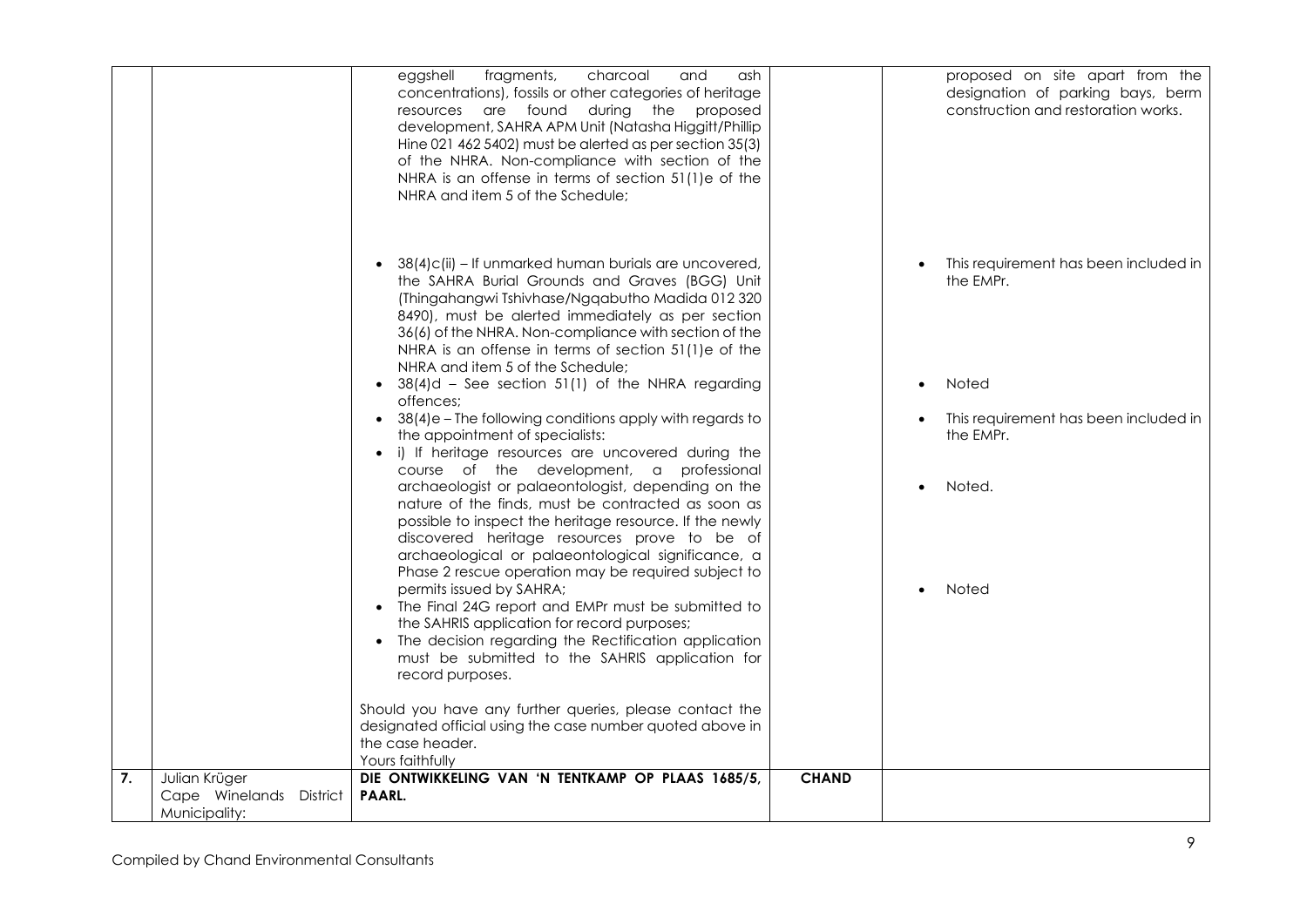| Environmental<br>Management:<br>Stellenbosch office<br>26 April 2022 | Daar is geen beswaar vanuit 'n gesondheidsoogpunt ten<br>opsigte van die aansoek nie, onderworpe aan die<br>volgende voorwaardes:                                                                                                                                                                       | Noted. |                                                                                                                                                                                                                                                                                                                                                                                                                                                                                                                                                                                                     |
|----------------------------------------------------------------------|---------------------------------------------------------------------------------------------------------------------------------------------------------------------------------------------------------------------------------------------------------------------------------------------------------|--------|-----------------------------------------------------------------------------------------------------------------------------------------------------------------------------------------------------------------------------------------------------------------------------------------------------------------------------------------------------------------------------------------------------------------------------------------------------------------------------------------------------------------------------------------------------------------------------------------------------|
|                                                                      | 1. Alle riool - en afloop/waswater moet gekoppel word<br>aan 'n riool stelsel en so beskik word dat dit nie 'n<br>oorlas veroorsaak nie. Huidiglik loop die rioolwater<br>bogronds uit wat ontoelaatbaar is.                                                                                            |        | 1. Currently there is no sewer system on<br>the farm to which the development<br>can connect. The sewage discharges<br>into Kingspan Bio-Disk sewerage<br>disposal units and not to the ground.<br>The system treats the raw effluent via<br>its patented system to liquid discharge<br>quality within the "General Limits" for<br>wastewater<br>discharge<br>into<br>watercourses as set by the National<br>Water Act (Act no 36 of 1998) (NWA),<br>noting that there is no direct<br>discharge any watercourses. Refer<br>also to the engineering services report<br>included in Appendix H (vi). |
|                                                                      | 2. Alle waswater vanaf die kombuis moet deur 'n<br>vetvanger gaan voordat dit in die rioolsisteem vloei.                                                                                                                                                                                                |        | 2. Wash water from site is not disposed of<br>into the municipality's sewer system<br>but treated through the above-<br>described Bio Disc system.                                                                                                                                                                                                                                                                                                                                                                                                                                                  |
|                                                                      | 3. In die geriewe vir dames moet voorsienning gemaak<br>word vir die wegdoen van sanitere doekies.                                                                                                                                                                                                      |        | 3. This requirement has been included in<br>the EMPr.                                                                                                                                                                                                                                                                                                                                                                                                                                                                                                                                               |
|                                                                      | 4. Die applicant moet aansluit by die Raad se<br>vullisverwyderingsdiens.                                                                                                                                                                                                                               | 4.     | This won't be required as the waste is<br>handled by a private contractor and<br>incorporated<br><b>Boschendal's</b><br>into<br>existing waste management system-<br>refer to Appendix H (vi) for proof of this<br>service.                                                                                                                                                                                                                                                                                                                                                                         |
|                                                                      | 5. Indien voedsel op die perseel voorberei word vir<br>verkoop aan die publiek moet die applicant aansoek<br>doen by Stellenbosch Munisipaliteit vir die nodige<br>liseensie asook by die Kaapse<br>Wynland<br>Distriksmunisipaliteit vir 'n geskiktheidsertifikaat<br>ingevolg R638 van 22 Junie 2018. |        | 5. This requirement has been included in<br>the EMPr.                                                                                                                                                                                                                                                                                                                                                                                                                                                                                                                                               |
|                                                                      | 6. Alle voedselvoorbereiding/hanteringspersele moet<br>voldoen aan die vereistes van R638 wat betrekking het<br>op voedselpersele.                                                                                                                                                                      |        | 6. This requirement has been included in<br>the EMPr.                                                                                                                                                                                                                                                                                                                                                                                                                                                                                                                                               |
|                                                                      | 7. 'n Voldoende voorraad veilige skoon gepypte<br>drinkwater moet voorsien word.                                                                                                                                                                                                                        |        | 7. Potable water is provided by a<br>reservoir which is supplied from the<br>existing farm natural spring. An in-line<br>aggregate filtration system and                                                                                                                                                                                                                                                                                                                                                                                                                                            |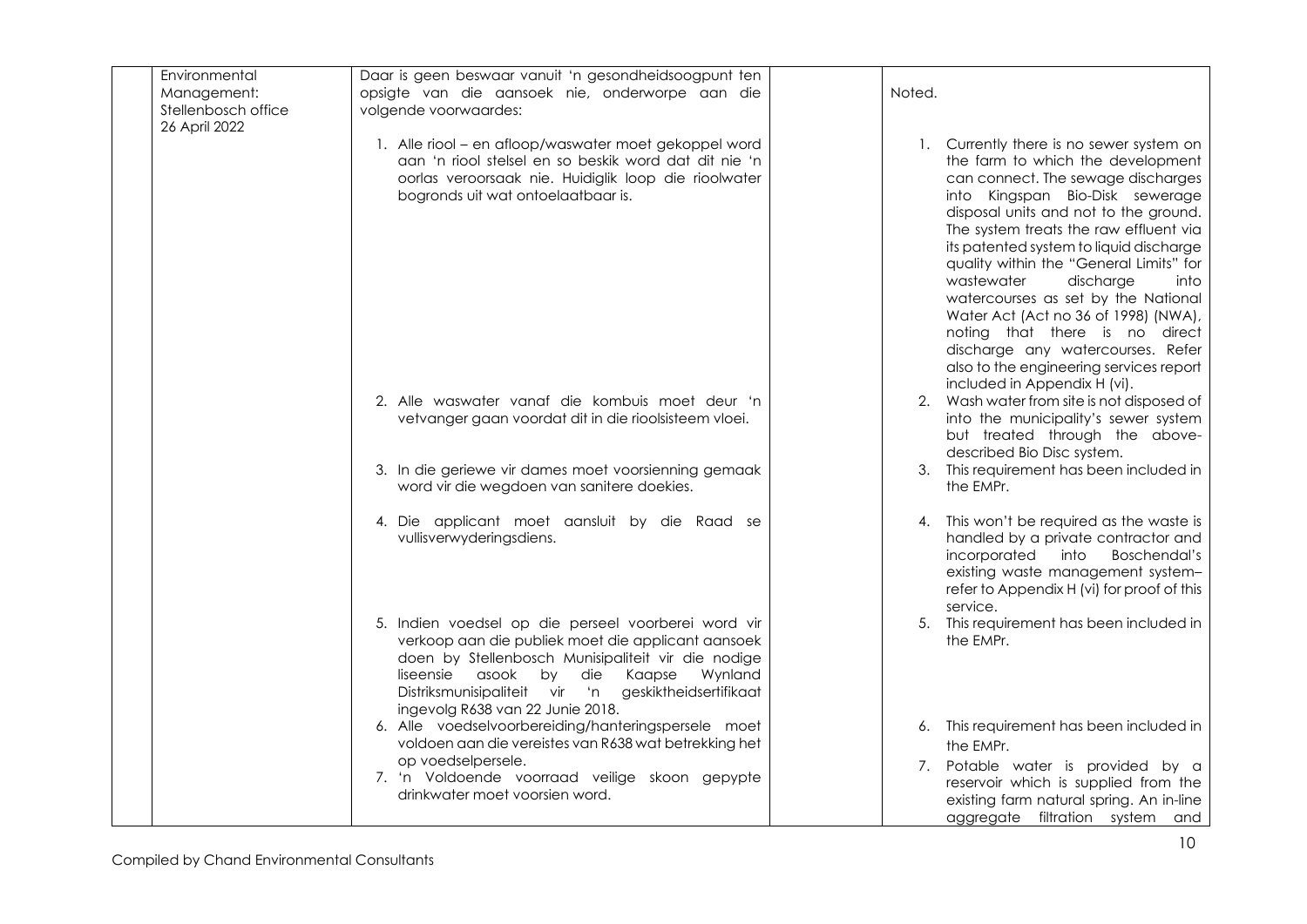|    |                                                                                                                                                              | 8. Indien enige aktiwiteit op die perseel geraas genereer<br>berus die onus by die einaar om die nodige<br>klanktoetse te laat neem en die uitslae aan hierdie<br>Department voor te le. (Die SABS Gebruikskode 0103<br>van 1994 asook die Regulasies van die Wet op<br>Omgewingsbewaring Nr. 73 van 1989 moet as riglyn<br>Regulasies van die Wet op Omgewingsbewaring Nr.<br>73 van 1989 moet as riglyn dien.)<br>Die uwe<br>nms. Munisipale Bestuurder | ultraviolet purification system has<br>been installed to ensure that potable<br>water standards in terms of SANS<br>241 are achieved.<br>8. This requirement has been included in<br>the EMPr. |
|----|--------------------------------------------------------------------------------------------------------------------------------------------------------------|-----------------------------------------------------------------------------------------------------------------------------------------------------------------------------------------------------------------------------------------------------------------------------------------------------------------------------------------------------------------------------------------------------------------------------------------------------------|------------------------------------------------------------------------------------------------------------------------------------------------------------------------------------------------|
| 8. | D'mitri Matthews<br>Department<br>оf<br>Environmental Affairs and<br>Development Planning<br>Directorate: Development<br>Management, Region 1<br>12 May 2022 | COMMENT ON THE DRAFT ENVIRONMENTAL IMPACT REPORT<br>("EIR") IN TERMS OF THE NATIONAL ENVIRONMENTAL<br>MANAGEMENT ACT, ACT 107 OF 1998 ("NEMA")<br>ENVIRONMENTAL IMPACT ASSESSMENT ("EIA") REGULATIONS,<br>2014, FOR THE DEVELOPMENT OF A TENTED CAMP ON<br>FOUNDERS ESTATE 5, ON PORTION 5 FARM NO. 1685, PAARL                                                                                                                                           | 1-2.6 Noted and correct.                                                                                                                                                                       |
|    |                                                                                                                                                              | 1. The draft EIR dated 1 February 2022, refers.                                                                                                                                                                                                                                                                                                                                                                                                           |                                                                                                                                                                                                |
|    |                                                                                                                                                              | 2. Upon review of the draft EIR, the following is noted:                                                                                                                                                                                                                                                                                                                                                                                                  |                                                                                                                                                                                                |
|    |                                                                                                                                                              | 2.1 The Tented Camp comprises the following:<br>Seven tents for accommodation of two people<br>2.1.1<br>each serviced with their own bathrooms and<br>limited self-catering facilities. The tents can<br>accommodate a maximum of 14 people on<br>the site in total. Tents are located on decks of<br>approximately 78 to 83m <sup>2</sup> each.                                                                                                          |                                                                                                                                                                                                |
|    |                                                                                                                                                              | 2.1.2<br>A large mess tent where guests staying on site<br>can congregate as a group if necessary. The<br>tent deck is approximately 246m <sup>2</sup> in extent.                                                                                                                                                                                                                                                                                         |                                                                                                                                                                                                |
|    |                                                                                                                                                              | A guest support tent with a communal kitchen<br>2.1.3<br>facility and toilets. The tent deck is<br>approximately 125m <sup>2</sup> in extent.                                                                                                                                                                                                                                                                                                             |                                                                                                                                                                                                |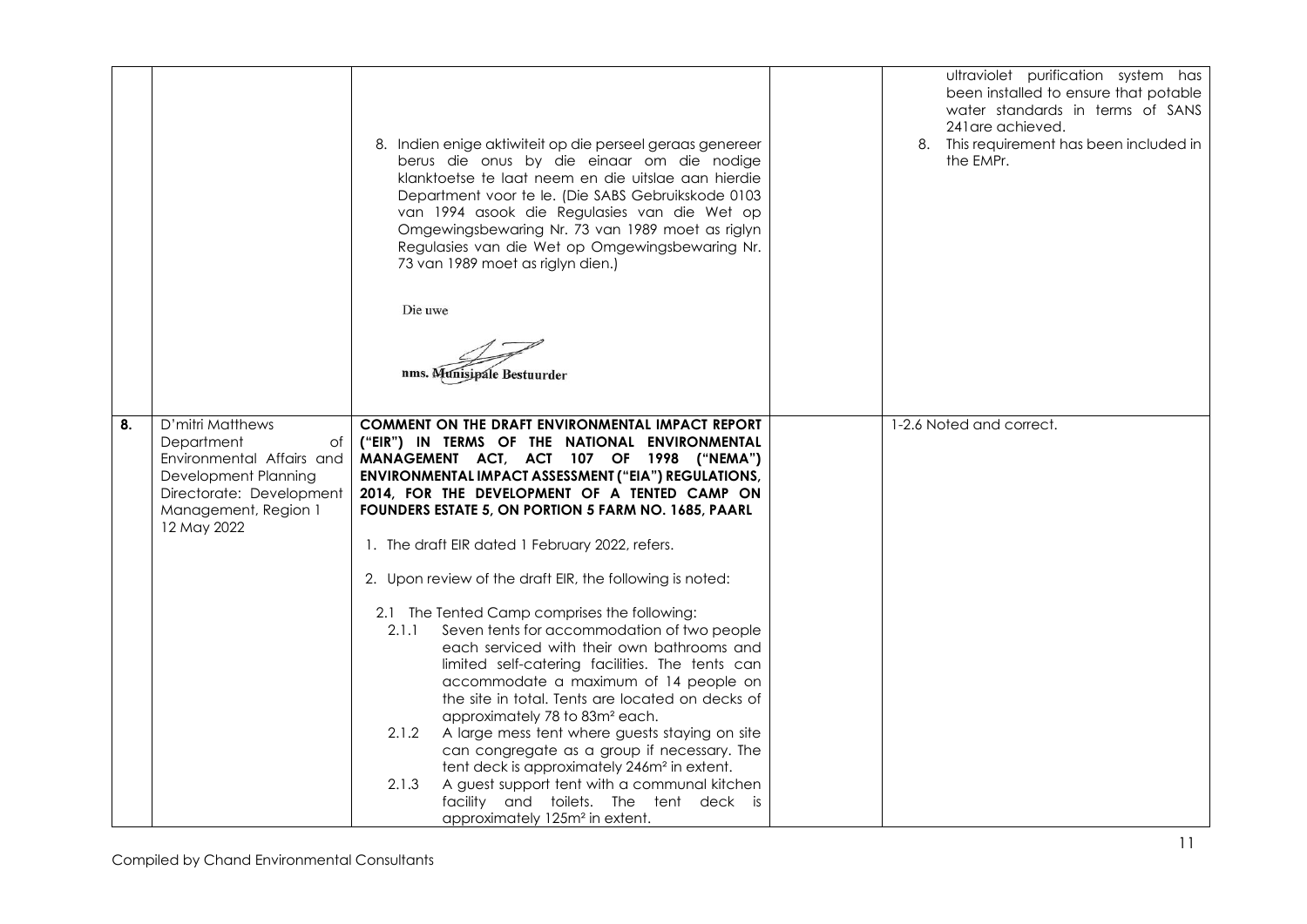| 2.1.4<br>A staff office tent. This is necessary to ensure at                                                                                                                                                                                                                                                                     |  |
|----------------------------------------------------------------------------------------------------------------------------------------------------------------------------------------------------------------------------------------------------------------------------------------------------------------------------------|--|
| least one staff member can be available onsite                                                                                                                                                                                                                                                                                   |  |
| while guests are staying. It has space for an                                                                                                                                                                                                                                                                                    |  |
|                                                                                                                                                                                                                                                                                                                                  |  |
| office and storage. The tent deck is                                                                                                                                                                                                                                                                                             |  |
| approximately 43m <sup>2</sup> in extent.                                                                                                                                                                                                                                                                                        |  |
|                                                                                                                                                                                                                                                                                                                                  |  |
| 2.2 Each tent structure comprises a wooden deck/                                                                                                                                                                                                                                                                                 |  |
| platform which rests on a steel frame supported by                                                                                                                                                                                                                                                                               |  |
| steel legs that are individually cemented into the                                                                                                                                                                                                                                                                               |  |
| ground for support. There are no buried foundations.                                                                                                                                                                                                                                                                             |  |
| They foundations are pre-cast concrete blocks filled                                                                                                                                                                                                                                                                             |  |
| with concrete placed on top of the ground, onto                                                                                                                                                                                                                                                                                  |  |
| which the light-weight top structures are fixed. The                                                                                                                                                                                                                                                                             |  |
| top structures comprise of compressed wood walling                                                                                                                                                                                                                                                                               |  |
| covered by canvas with a stretch "gazebo-type"                                                                                                                                                                                                                                                                                   |  |
| roof which pin to the ground around the platform                                                                                                                                                                                                                                                                                 |  |
| (i.e., the roof tips extend beyond the platform                                                                                                                                                                                                                                                                                  |  |
| footprint). The total area under deck is 988m <sup>2</sup> .                                                                                                                                                                                                                                                                     |  |
|                                                                                                                                                                                                                                                                                                                                  |  |
| 2.3 The seven accommodation tents are tucked into a                                                                                                                                                                                                                                                                              |  |
| patch of vegetation which comprises a combination                                                                                                                                                                                                                                                                                |  |
| of alien and indigenous species. The communal /                                                                                                                                                                                                                                                                                  |  |
| operations related tents are located at a lower level,                                                                                                                                                                                                                                                                           |  |
| within the open fallow lands close to the in-channel                                                                                                                                                                                                                                                                             |  |
| dam.                                                                                                                                                                                                                                                                                                                             |  |
|                                                                                                                                                                                                                                                                                                                                  |  |
| 2.4 A gravel road that circulates around the site                                                                                                                                                                                                                                                                                |  |
| provides access to the respective units, and the                                                                                                                                                                                                                                                                                 |  |
| communal / operations tents. The roads have been                                                                                                                                                                                                                                                                                 |  |
| compacted, bordered by local rocks and covered                                                                                                                                                                                                                                                                                   |  |
| with either chips or gravel, or left uncovered. Seven                                                                                                                                                                                                                                                                            |  |
| parking bays for the guests will be provided on the                                                                                                                                                                                                                                                                              |  |
| upslope side of the accommodation, with the                                                                                                                                                                                                                                                                                      |  |
| intention of limiting vehicular movement around the                                                                                                                                                                                                                                                                              |  |
| site. Parking bays will be designated informally off an                                                                                                                                                                                                                                                                          |  |
| existing road in groups of 2 and 3 bays.                                                                                                                                                                                                                                                                                         |  |
|                                                                                                                                                                                                                                                                                                                                  |  |
| 2.5 A generator and a transformer are located                                                                                                                                                                                                                                                                                    |  |
|                                                                                                                                                                                                                                                                                                                                  |  |
|                                                                                                                                                                                                                                                                                                                                  |  |
|                                                                                                                                                                                                                                                                                                                                  |  |
|                                                                                                                                                                                                                                                                                                                                  |  |
|                                                                                                                                                                                                                                                                                                                                  |  |
|                                                                                                                                                                                                                                                                                                                                  |  |
| downslope and north of the staff office tent. The<br>sewage treatment infrastructure, six small bio septic<br>tanks, is located downslope and along the northern<br>edge of the camp. Fire hydrants are located around<br>the periphery of the camp. A 116m <sup>3</sup> reservoir above<br>the site supplies water to the camp. |  |